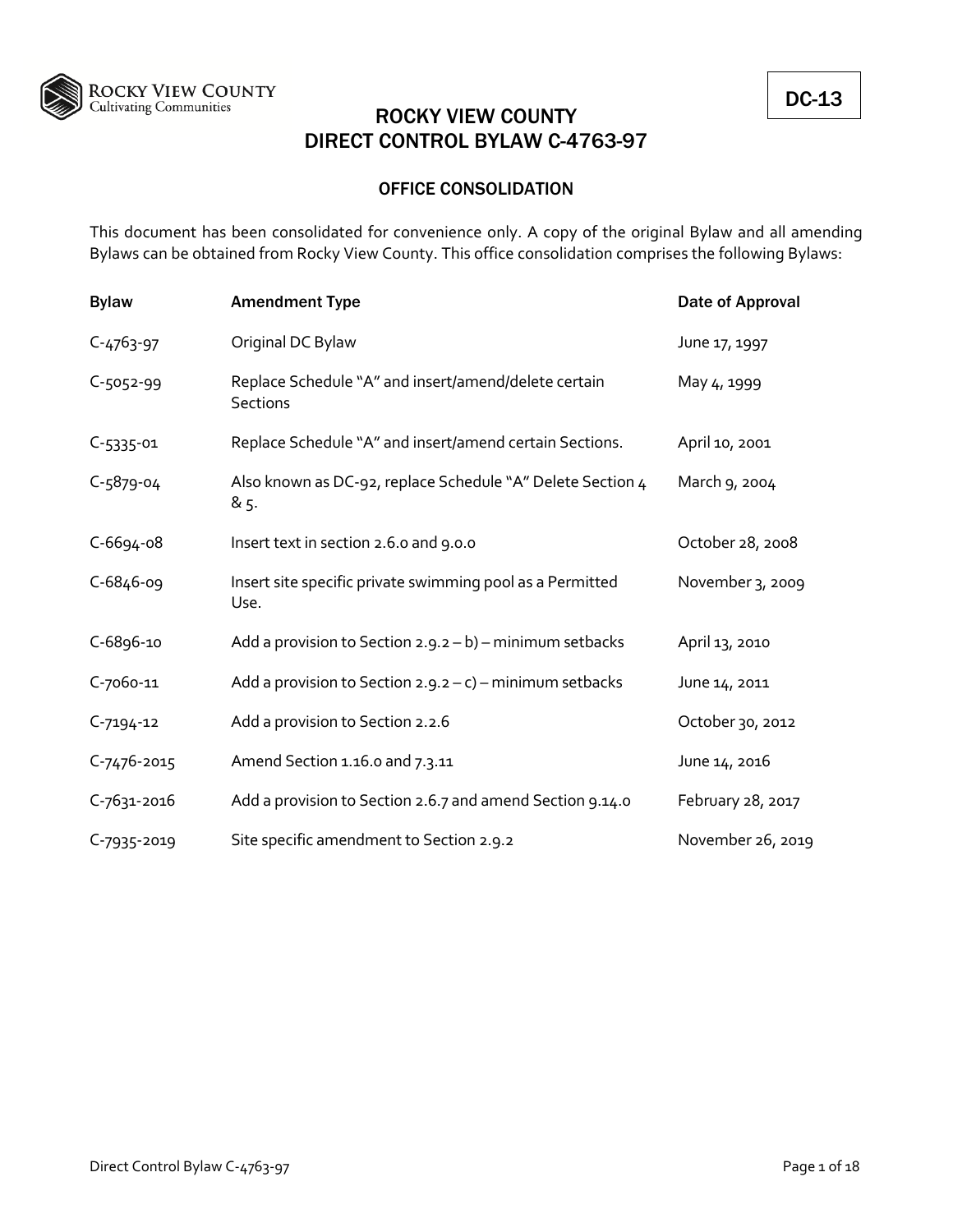

## DIRECT CONTROL BYLAW REGULATIONS

## 1.0.0 GENERAL REQUIREMENTS

- 1.1.0 The General Land Use Regulations as contained in Section 8 of the Land Use Bylaw do not apply except where specifically noted in this bylaw.
- 1.2.0 Except where it is specifically noted that Council approval is required, the Development Officer shall consider and decide on applications for development permits for those uses that are listed as "Permitted Uses" and "Discretionary Uses" by this Bylaw provided the provisions of Section 1.0.0 and 8.0.0 of this Bylaw are completed in form and substance satisfactory to the Municipality.
- 1.3.0 For the purposes of this Bylaw the Lands shall be notionally divided into Development Cells, the boundaries and description of which shall be more or less as indicated in Schedule "A" attached to and forming part of this bylaw, except as otherwise approved by Council.
- 1.4.0 The size and shape of each Development Cell is approximate, but shall generally comply with Bylaw C‐4762‐97 (Elbow Valley Area Structure Plan) and will be more precisely determined by a Tentative Plan in form and substance satisfactory to the Municipality, to be submitted to the Municipality by the Developer as an application for subdivision approval.
- 1.5.0 All Residential Development Cells shall consist exclusively of Developable Land as determined by Council in its sole and unfettered discretion.
- 1.6.0 No development shall take place within the area shown as Floodway of the Elbow River or Lott Creek as shown in Bylaw C‐4762‐97 (Elbow Valley ASP), except for:
	- (a) roads and bridges;
	- (b) flood or erosion protection measures or devices;
	- (c) pathways that are constructed level with the existing natural grades; and
	- (d) recreation facilities provided there are no buildings, structures, or other obstructions to flow in the floodway (excepting water control apparatus or structures).
- 1.7.0 That all buildings or additions constructed within the lands shown as:
	- (a) Flood Fringe in Bylaw C‐4762‐97 (Elbow Valley ASP) shall be placed on compacted fill that is 0.6 meters above the 1:100 flood elevation as shown in AGRA Elbow River Flood - M.D. of Rocky View Flood Risk Mapping Study of February 9, 1996, Drawing 1444‐106 Map as revised March 1997, as amended by Flood Risk Management Map No. 96029‐F01, dated December, 1998, and shown on Map No. 6 and No. 6a of the Elbow Valley Area Structure Plan (bylaw C‐4762‐97), as amended.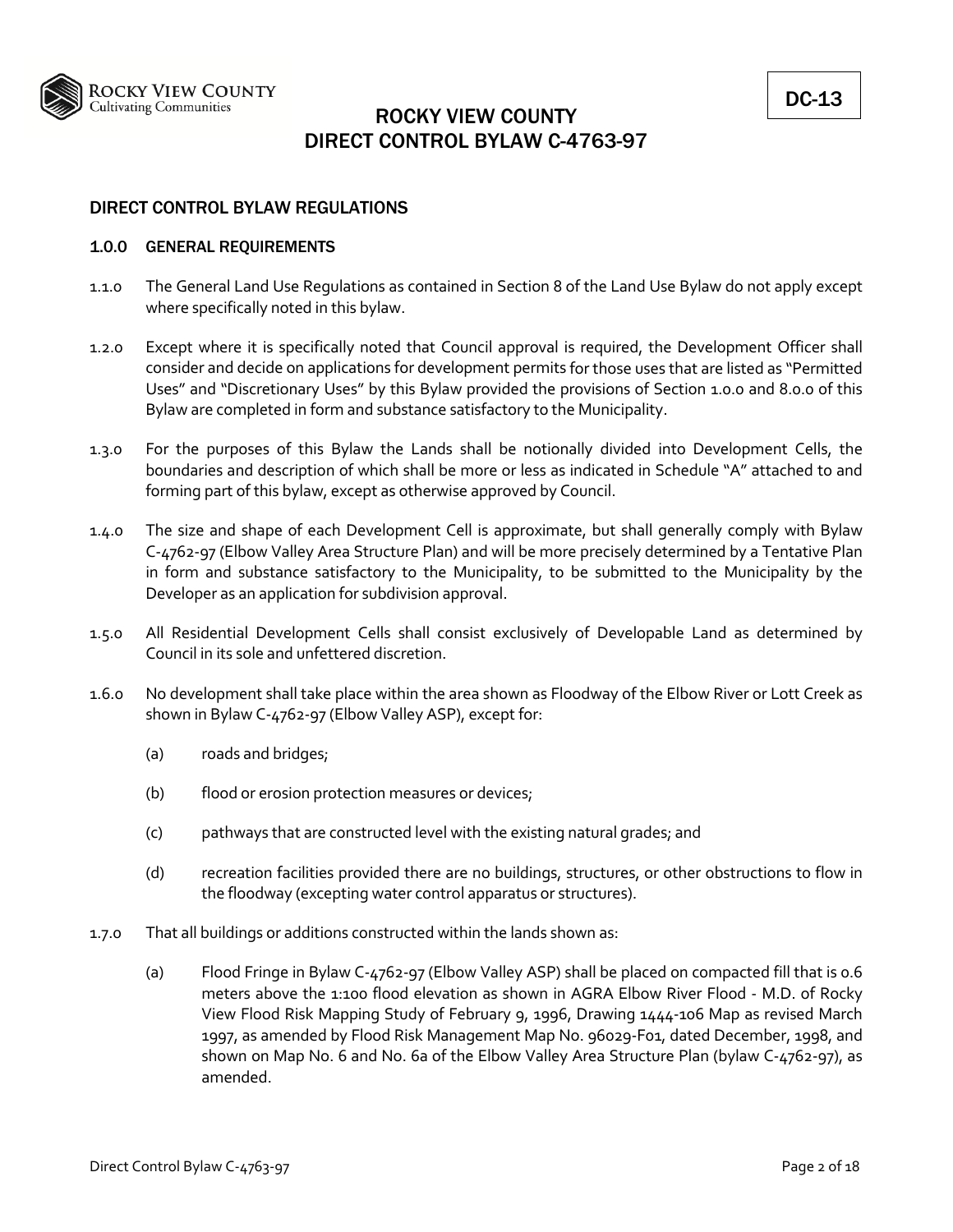

- (b) That all development within the Floodway as shown in Bylaw C‐4762‐97 (Elbow Valley ASP) shall be such that during construction and upon completion there shall not be a negative impact on lands in terms of 1:100 flood levels or water flow velocity upstream and downstream of the site.
- (c) That all development within the Floodway and Flood Fringe as shown in Bylaw C‐4762‐97 (Elbow Valley ASP) is discretionary.
- 1.8.0 The use of any portion of the Lands for private man‐made ponds or lakes shall only be permitted if their design and construction is in accordance with plans and specifications prepared by a qualified professional to the satisfaction of the municipality and Alberta Environmental Protection.
- 1.9.0 In addition to the "Permitted Uses" contemplated by Section 2 of this Bylaw, the following shall be discretionary uses in all Development Cells subject to the approval by Council of a Development Permit, and pursuant to Bylaw C‐4762‐97:
	- 1.9.1 roads necessary for access; and
	- 1.9.2 utility distribution and collection systems necessary to service the Development.
- 1.10.0 For the purposes of this Bylaw the following shall apply to Residential Development Cells:
	- 1.10.1 Section 8.6.0 of Land Use Bylaw C‐1725‐84 shall apply to the siting of accessory buildings on the Lands provided that no accessory building shall exceed 5 metres (16.40 feet) in height or 69.7 metres (750 square feet) in area;
	- 1.10.2 Section 8.7.3 of Land Use Bylaw C‐1725‐84 shall apply to the height of any fences on the Lands;
	- 1.10.3 Section 8.15.1 of Land Use Bylaw C‐1725‐84 shall apply to the owner(s) of any interest in the Lands;
	- 1.10.4 Section 8.4.0 of Land Use Bylaw C‐1725‐84 shall apply to the height of all buildings on the Lands.
- 1.11.0 No subdivision shall be approved and no Development Permit shall be issued for the lands until a historical resources impact assessment prepared by the Developer has been submitted and is satisfactory in both form and substance to each of Council and Alberta Community Development.
- 1.12.0 No subdivision linen shall be endorsed and no Development Permit shall be issued for the lands until the Municipality and the Developer have executed a Development Agreement(s) (the "Development Agreement") where required, in form and substance satisfactory to Council or the Development Officer in its or his/her own sole and unfettered discretion.
- 1.13.0 Council may, through the Development Agreement(s) required by this Bylaw, specify any development regulation, criteria or condition necessary to ensure all Subdivision and Development on the Lands conform to the development proposals and representations upon which this Bylaw is based, as determined by and to the satisfaction of the Council in its sole and unfettered discretion.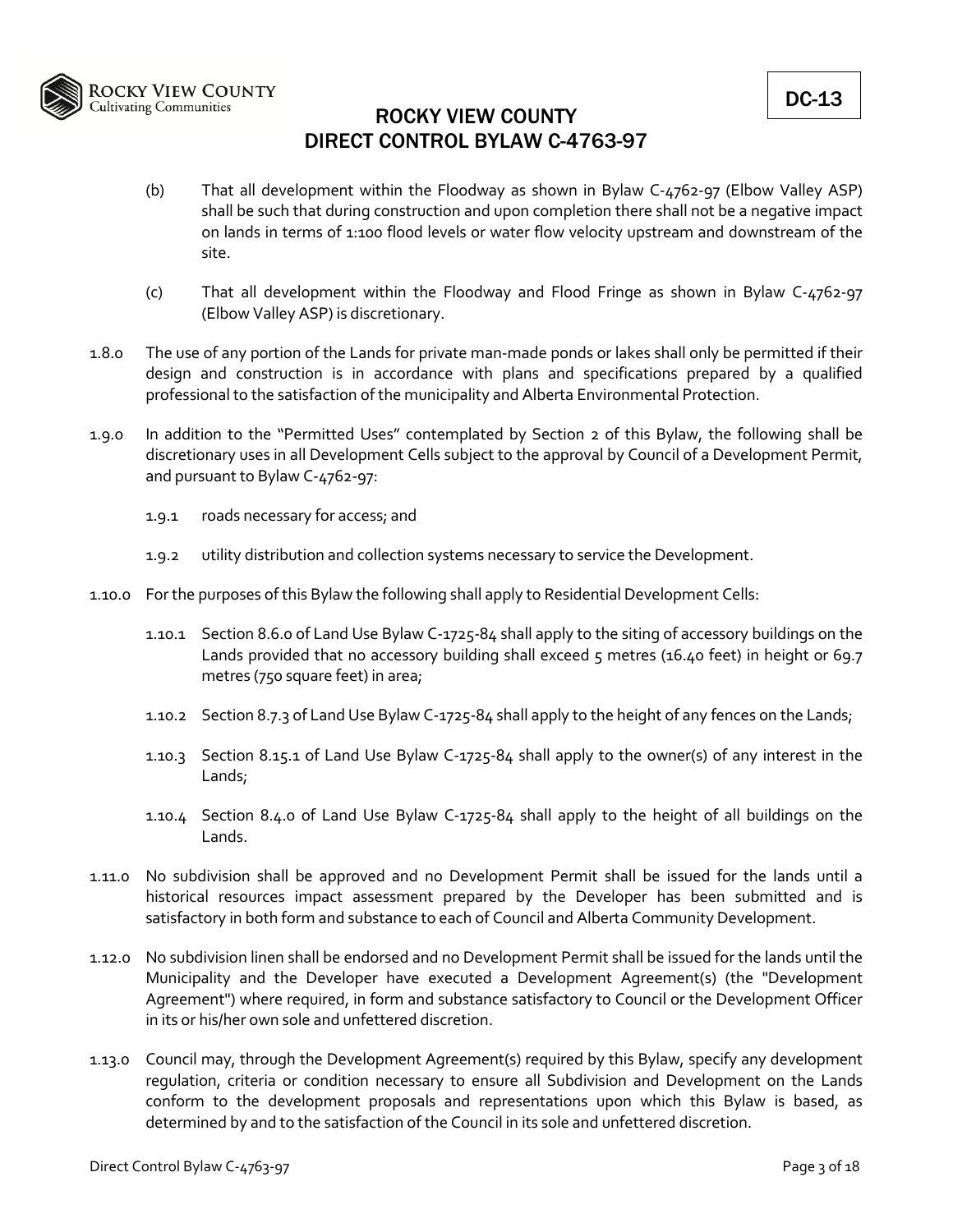

- 1.14.0 No use shall be made of all or any portion of the Lands for Development without and until a Hydrogeological Study prepared by the Developer that establishes existing groundwater chemistry, the rate and direction of groundwater flow, a long term plan for groundwater monitoring, a chemical management plan for fertilizers, herbicides, pesticides and irrigation and the facilities that will be provided by the Developer to implement the monitoring program and chemical management plan, has been submitted and is satisfactory in both form and substance to each of Council and Alberta Environmental Protection.
- 1.15.0 There shall be not more than 1 dwelling unit per condominium lot.
- 1.16.0 Notwithstanding anything to the contrary in this Bylaw and particularly sections 2.3.1; 2.8.1; 7.4.10, there is an overall maximum of 750 total aggregate dwelling units permitted within the lands.

## 2.0.0 RESIDENTIAL DEVELOPMENT CELLS

The purpose and intent of the Residential Development Cells is to provide for the use of portions of the Lands for residential development.

## 2.1.0 RESIDENTIAL DEVELOPMENT CELLS 1 AND 5

- 2.2.0 Permitted Uses
	- 2.2.1 dwellings, single detached
	- 2.2.2 accessory buildings
	- 2.2.3 fences
	- 2.2.4 trails and open space
	- 2.2.5 home‐based business type 1
	- 2.2.6 private swimming pool on the lands described, at the time of the passage of this Bylaw:
		- (a) Unit 6, Plan 9810245,
		- (b) Unit 112, Plan 0311031.

## 2.3.0 Minimum and Maximum Requirements

- 2.3.1 maximum number of dwelling units:
	- (a) Cell  $1 30$  units,
	- (b) Cell  $5 70$  units.
- 2.3.2 maximum area: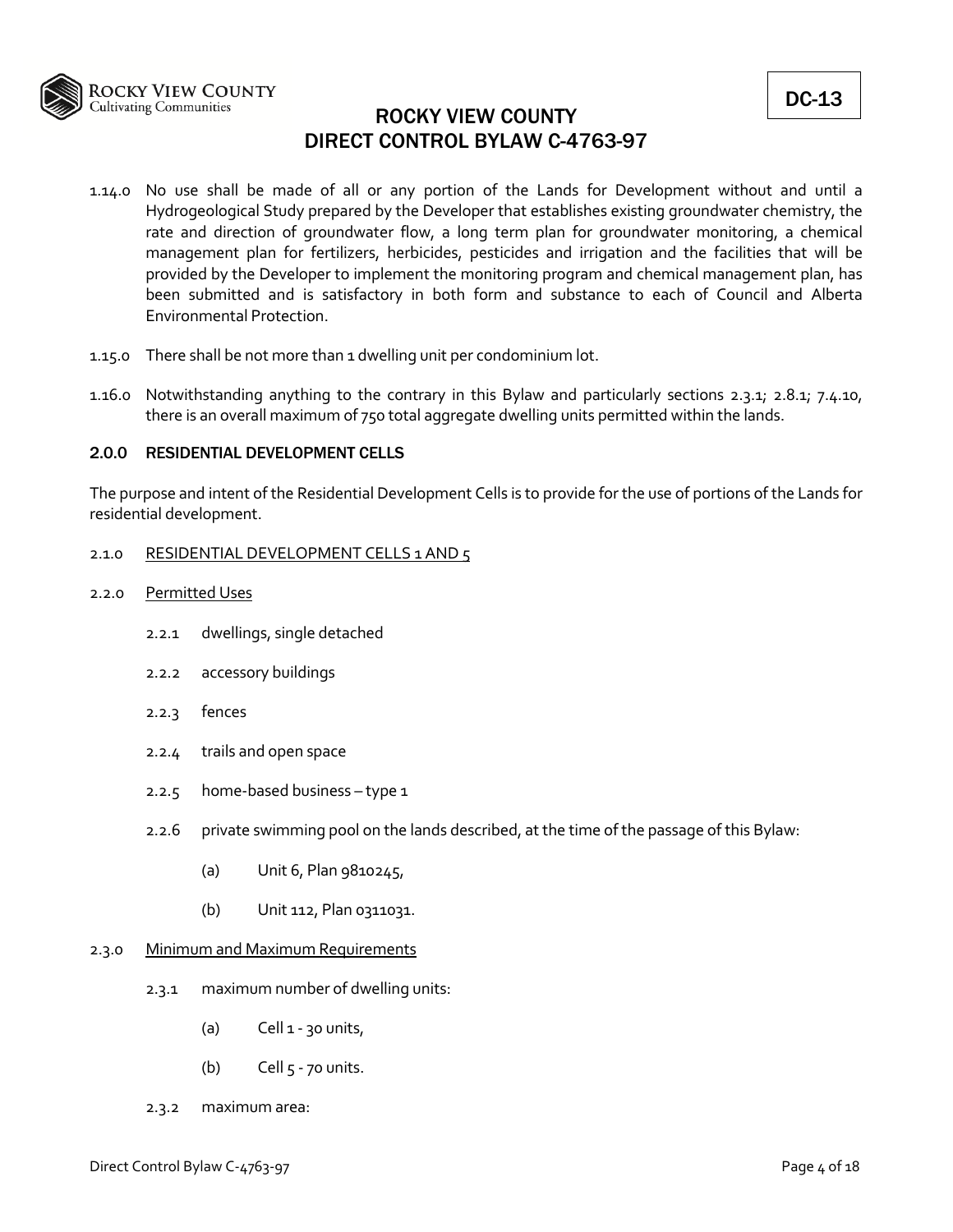

- (a) Cell 1 ‐ 14.2 ha (35.09 ac.),
- (b) Cell 5 ‐ 60.7 ha (149.99 ac.).
- 2.3.3 minimum titled area of lots:  $4,046$  m<sup>2</sup> (43,552.21 sq.ft.)
- 2.3.4 minimum average lot width: 30.0 m (98.42 ft.)
- 2.3.5 minimum habitable floor area (principal building):  $140 \text{ m}^2$  (1507.00 sq.ft.)
- 2.3.6 maximum building height (principal building): 10.67 m (35.01 ft.)
- 2.3.7 minimum parking spaces: 2 per dwelling unit

## 2.4.0 Building Setbacks ‐ (principal building)

- 2.4.1 minimum side yard ‐ 1.5 m (4.92 ft.)
- 2.4.2 minimum front yard/rear yard ‐ 6 m (19.68 ft.)

### 2.5.0 RESIDENTIAL DEVELOPMENT CELLS 2, 3 AND 4

## 2.6.0 Permitted Uses

- 2.6.1 dwelling, single detached (where all of the parcel is out of the flood fringe)
- 2.6.2 dwellings, semi‐detached (where all of the parcel is out of the flood fringe)
- 2.6.3 accessory buildings
- 2.6.4 fences
- 2.6.5 trails and open space
- 2.6.6 home‐based business type 1
- 2.6.7 Private swimming pool on the lands described, at the time of passage of this Bylaw:
	- (a) Unit 64, Plan 0013252 within SE 1‐24‐3‐W5M
	- (b) Unit 62, Plan 0013252 within SE 1‐24‐3‐W5M

#### 2.7.0 Discretionary Uses

- 2.7.1 dwelling, single detached (where any portion of the parcel is in the Flood Fringe)
- 2.7.2 dwellings, semi‐detached (where any portion of the parcel is in the Flood Fringe)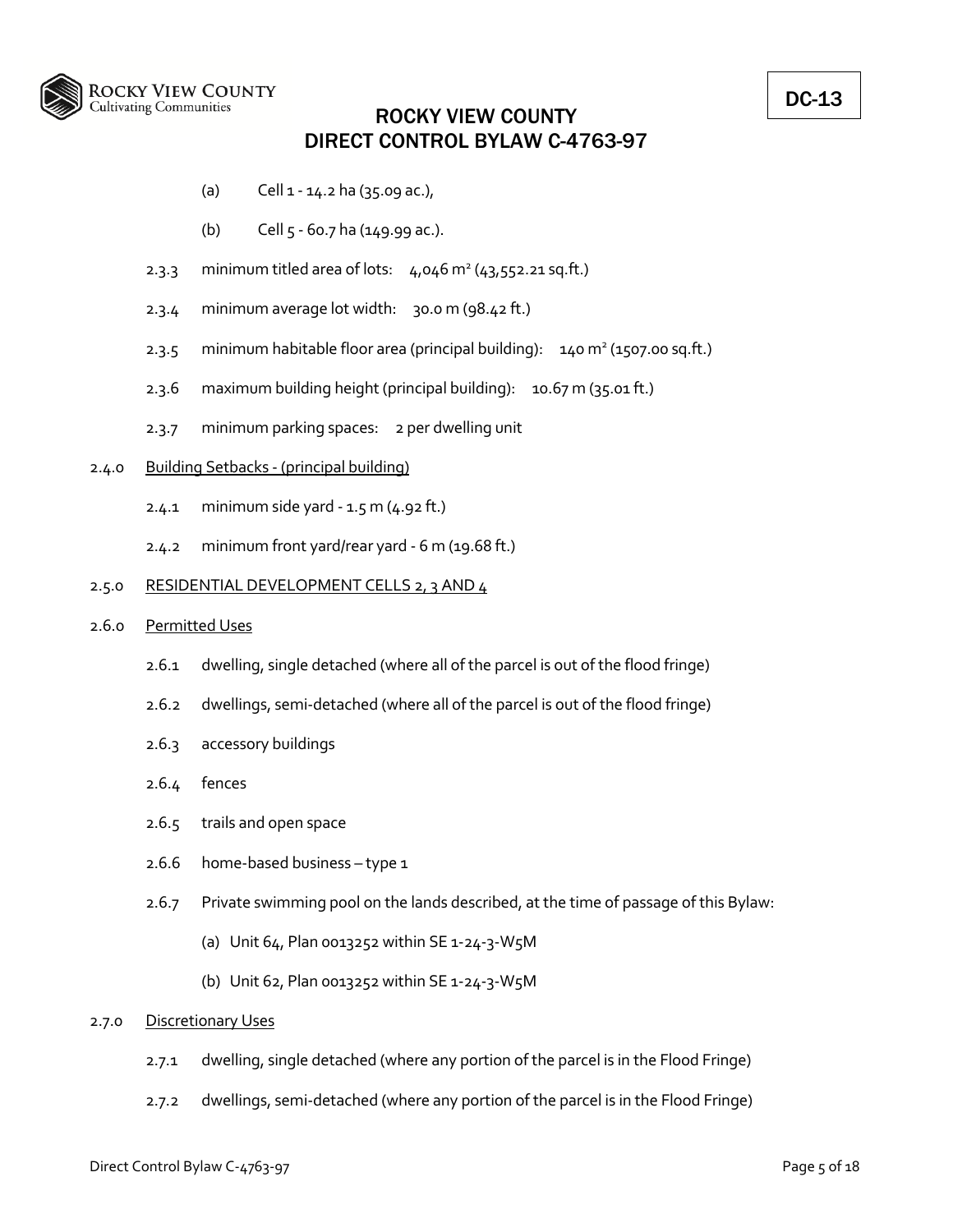

### 2.8.0 Minimum and Maximum Requirements

- 2.8.1 maximum number of dwelling units:
	- (a) Cell 2 ‐ 280 units
	- (b) Cell 3 ‐ 290 units
	- $(c)$  Cell  $4 90$  units

### 2.8.2 maximum area:

- (a) Cell 2 ‐ 50.5 ha (124.78 ac.)
- (b) Cell 3 ‐ 32.5 ha (80.31 ac.)
- (c) Cell 4 ‐ 10.5 ha (25.95 ac.)
- 2.8.3 maximum number of dwelling units in a multi-unit building: 2
- 2.8.4 minimum lot area for single detached dwellings on a condominium lot:  $464 \text{ m}^2$  (4,994.62) sq.ft.)
- 2.8.5 minimum lot area for a semi-detached dwelling on a condominium lot: 362.3 m<sup>2</sup> (3,899.89 sq. ft.)
- 2.8.6 minimum lot width for single detached dwellings:  $13.72$  m (45 ft.)
- 2.8.7 minimum lot width for dwelling units part of a semi‐detached building: 11 m (36.09 ft.)
- 2.8.8 minimum habitable floor area (dwelling in a semi-detached building): 112 m<sup>2</sup> (1205.60 sq.ft.)
- 2.8.9 minimum habitable floor area (single detached dwelling):  $140 \text{ m}^2$  (1507 sq.ft.)
- 2.8.10 maximum building height (principal building): 10.67 m (35.01 ft.)
- 2.8.11 minimum parking spaces: 2 per dwelling unit

#### 2.9.0 Minimum Building Setbacks ‐ (principal buildings)

- 2.9.1 minimum side yard ‐ 1.5 m (4.92 ft).
- 2.9.2 minimum front/rear yard ‐ 6 m (19.68 ft.)
	- (a) notwithstanding section 2.9.2, Unit 44, Plan 0212033 within NW‐02‐24‐02‐W5M is permitted a front yard setback to be a minimum of 5.67m, in order to allow the existing dwelling to remain.

DC-13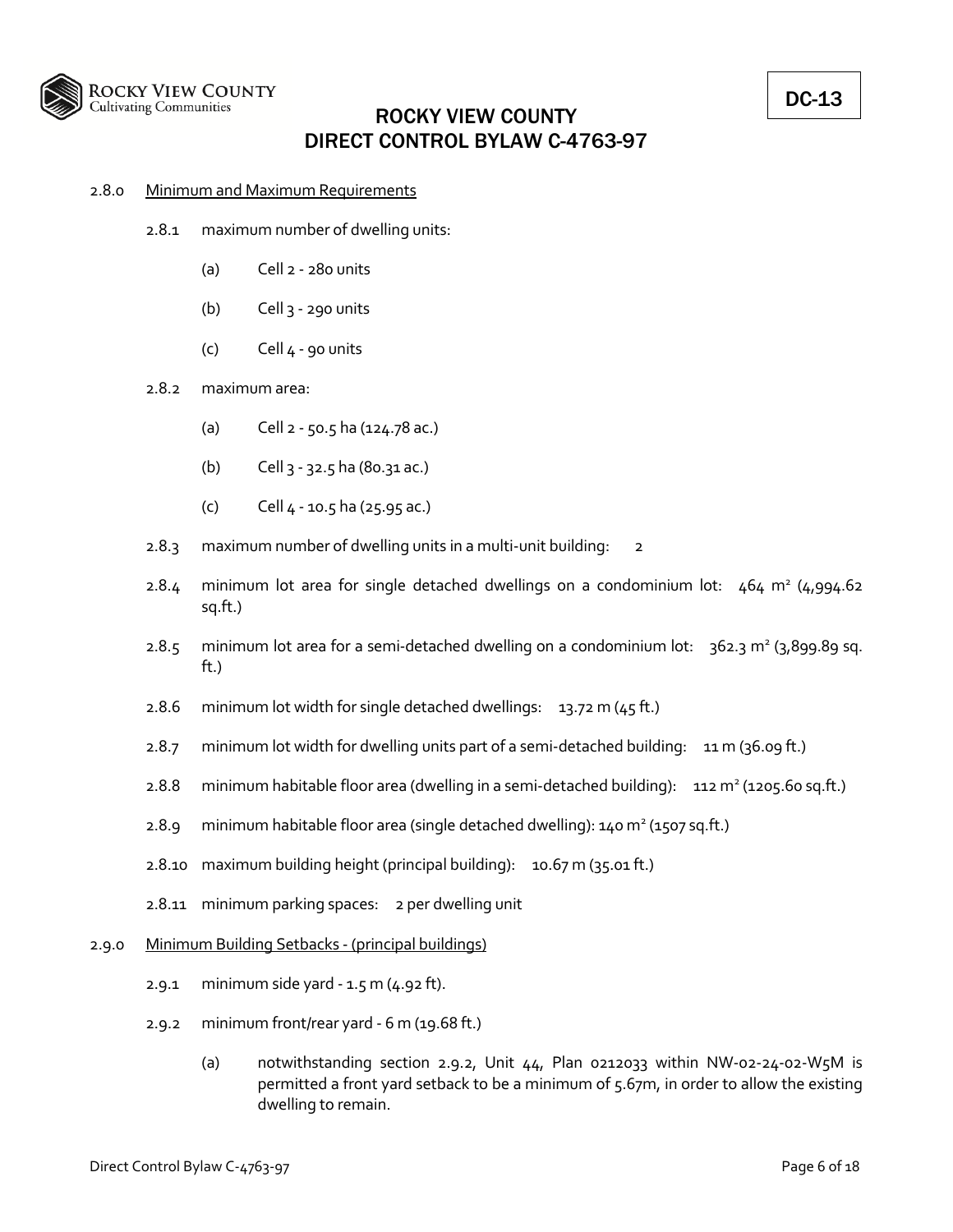

- (b) notwithstanding section 2.9.2, Unit 16, Plan 0311031 within NW‐06‐24‐02‐W5M is permitted a front yard setback to be a minimum of 5.87m, in order to allow the existing dwelling to remain.
- (c) notwithstanding section 2.9.2, Unit 34, Plan 0010214 within NE‐01‐24‐03‐W5M is permitted to have decks extending to a maximum of 2.16m into the required rear yard in order to allow the existing deck to remain.
- (d) notwithstanding section 2.9.2, Unit 122, Plan 9813459 within SW‐06‐24‐02‐W5M is permitted to have a deck extending to a maximum of 5.15 m into the required rear yard in order to allow the existing deck to remain
- 2.9.3 no minimum where a fire separation is built on a bareland condominium property line which separates units within a semi‐detached building
- 2.10.0 Outline Plan

Each Tentative Plan for the development of a portion of a Residential Development Cell shall be accompanied by an outline plan for the entire Residential Development Cell in order to illustrate the context of the Tentative Plan with approved plans and any future plans for the remainder of the Residential Development Cell.

2.11.0 Special Fill Guidelines

Notwithstanding Sections 1.6.0 and 1.7.0 the filling of any area within Residential Development Cell 3 that requires erosion control and/or flood‐proofing measures, shall occur only within Residential Development Cell 3 and shall not be allowed in areas identified as Floodway or Flood-fringe as shown on Maps 6 and 6A contained within the Elbow Valley Area Structure Plan, as amended.

## 3.0.0 RECREATIONAL DEVELOPMENT CELL

The purpose and intent of the Recreational Development Cell is to provide for the use of a certain portion of the Lands for recreational development subject to the approval of Council.

## 3.1.0 RECREATIONAL DEVELOPMENT CELL 6

- 3.2.0 Discretionary Uses
	- 3.2.1 accessory buildings
	- 3.2.2 private clubhouse/community centre
	- 3.2.3 signs ‐ identification
	- 3.2.4 nature interpretive area and associated facilities
	- 3.2.5 private recreational lake area and associated facilities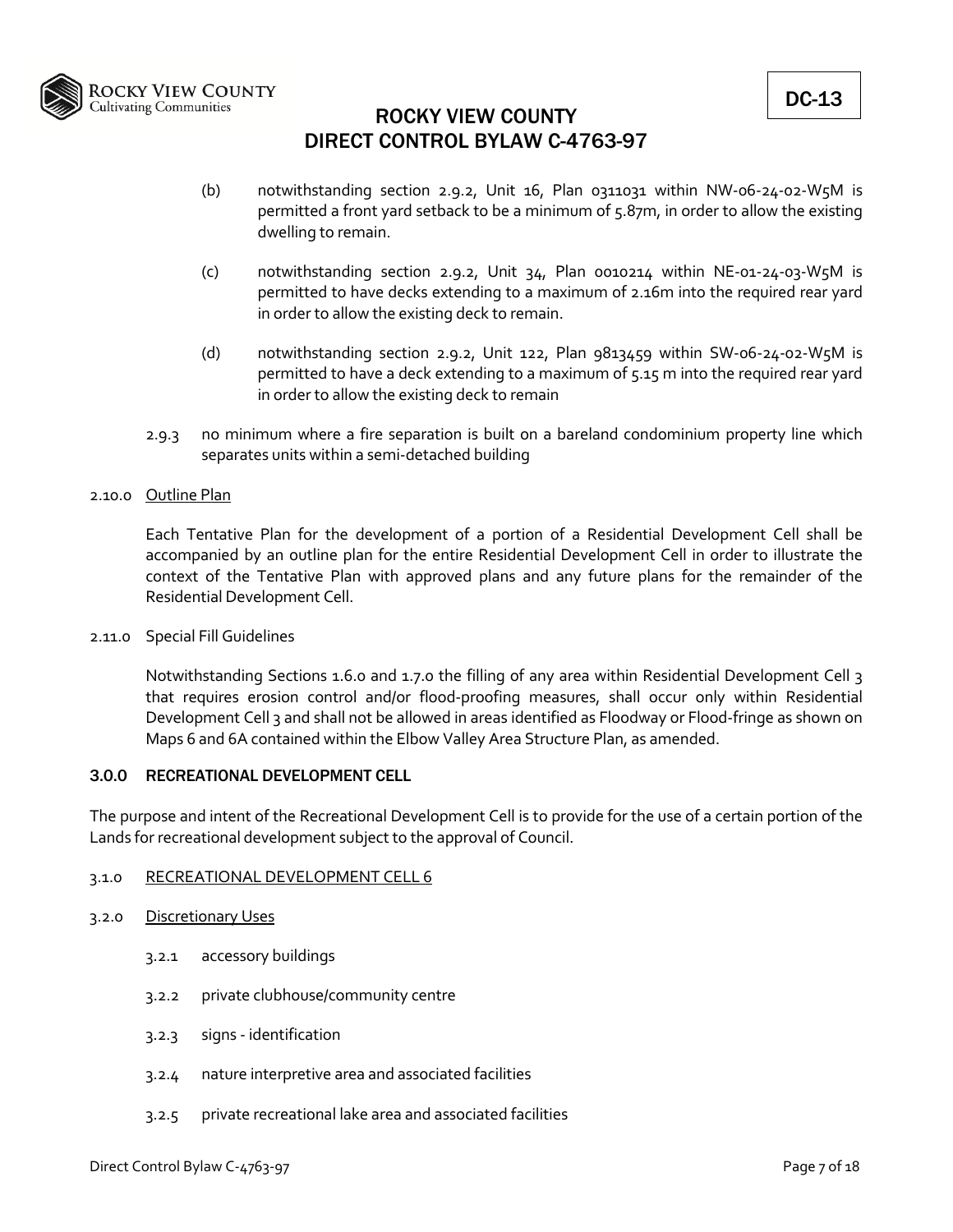

## 3.2.6 trails and open space

## 3.3.0 Minimum Building Setbacks ‐ all buildings

3.3.1 Front/side/rear yard ‐ minimum 60 m (196.84 ft.) from any primary or secondary highway, 30 m (98.42 ft.) from any municipal road and 6 m (19.68 ft.) in all other cases.

## 3.4.0 Minimum Lake Area

- 3.4.1 Minimum number of required lakes ‐ 2
- 3.4.2 Minimum area of each required lake ‐ 15 acres

## 6.0.0 RESIDENTIAL BALANCE DEVELOPMENT CELL

The purpose and intent of the Residential Balance Development Cell is to provide for the park and open space development, where Council issues the Development Permit(s).

## 6.1.0 RESIDENTIAL BALANCE DEVELOPMENT CELL 9

- 6.2.0 Discretionary Uses
	- 6.2.1 roads
	- 6.2.2 walking paths or trails
	- 6.2.3 private lakes
	- 6.2.4 parks/pastures
	- 6.2.5 signs ‐ identification

## 6.3.0 Special Requirements

- 6.3.1 The removal of trees or disturbance of the site is prohibited except where necessary to permit the installation of uses listed under 6.2.0 above.
- 6.3.2 Extensive agricultural pursuits, with the maximum number of cattle and/or horses not exceeding 1 animal per 4 acres at any time, subject to a Development Permit to be issued by Council.

## 6.4.0 Minimum Lake Area

- 6.4.1 Minimum number of required lakes ‐ 1
- 6.4.2 Minimum area of required lake ‐ 5 acres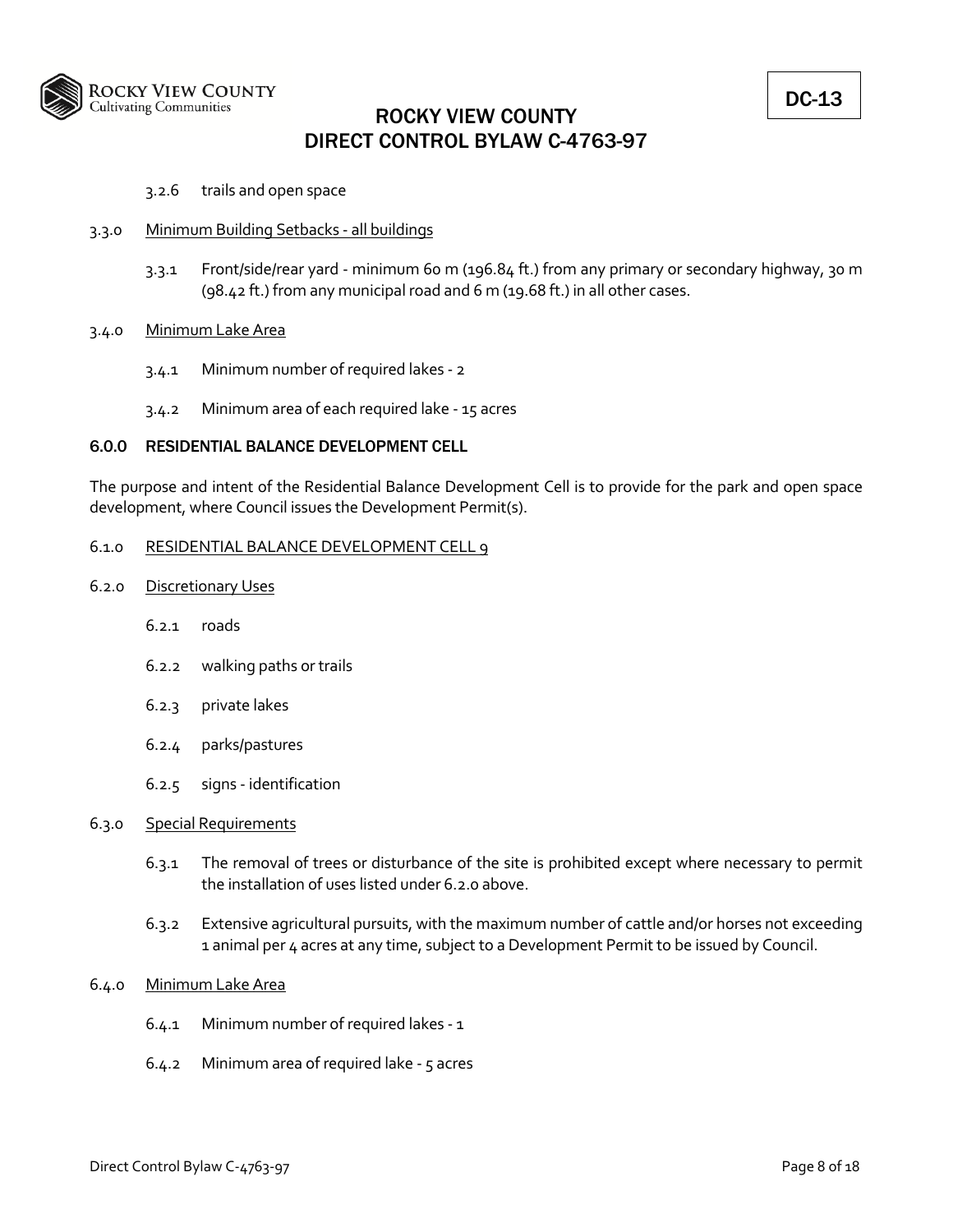

## 7.0.0 SPECIAL DEVELOPMENT AREA/SETTLEMENT CENTRE DEVELOPMENT CELL

The purpose and intent of Cell 10 is to provide for a Special Development Area, subject to Development Permit(s) being issued by Council.

## 7.1.0 SPECIAL DEVELOPMENT AREA/SETTLEMENT CENTRE DEVELOPMENT CELL 10

## 7.2.0 Discretionary Uses

- 7.2.1 Conference/recreation settlement centre including but not limited to the following features: conference facilities, lodging facilities, meeting and banquet, food and beverage, recreation, maintenance, administration and parking facilities.
- 7.2.2 Commercial uses, such as retail sales and services of recreation‐related uses, such as, but not limited to specialty shops for golf, tennis and water‐related activities.
- 7.2.3 Local commercial and institutional uses, intended to serve the Elbow Valley Residential Settlement, such as, but not limited to convenience grocery stores, gas station, mini‐bank, post office, offices and business support facilities, spiritual and social facilities, public and quasi‐public buildings, personal, medical, educational or daycare facilities.
- 7.2.4 Recreation Support, Clubhouse/Community Centre and uses accessory to the clubhouse/community centre.
- 7.2.5 Accessory buildings; fences; trails and open space.
- 7.2.6 dwelling, single detached
- 7.2.7 dwellings, semi‐detached
- 7.2.8 home based business type 1

## 7.3.0 Minimum and Maximum Requirements

7.3.1 maximum area of site: 12.1 ha (30.0 ac.)

## Commercial Uses:

- 7.3.2 minimum number of parking spaces per 92.9  $m<sup>2</sup>$  (1000 sq.ft.) of gross leasable space: 7
- 7.3.3 maximum 8,175 m2 (88,000 sq.ft.) of commercial/retail/non‐conference centre building space
- 7.3.4 maximum number of guest rooms in lodging facility: 200
- 7.3.5 minimum number of parking spaces per guest room in lodging facility: 1.5
- 7.3.6 maximum number of seats for food and beverage facilities: 300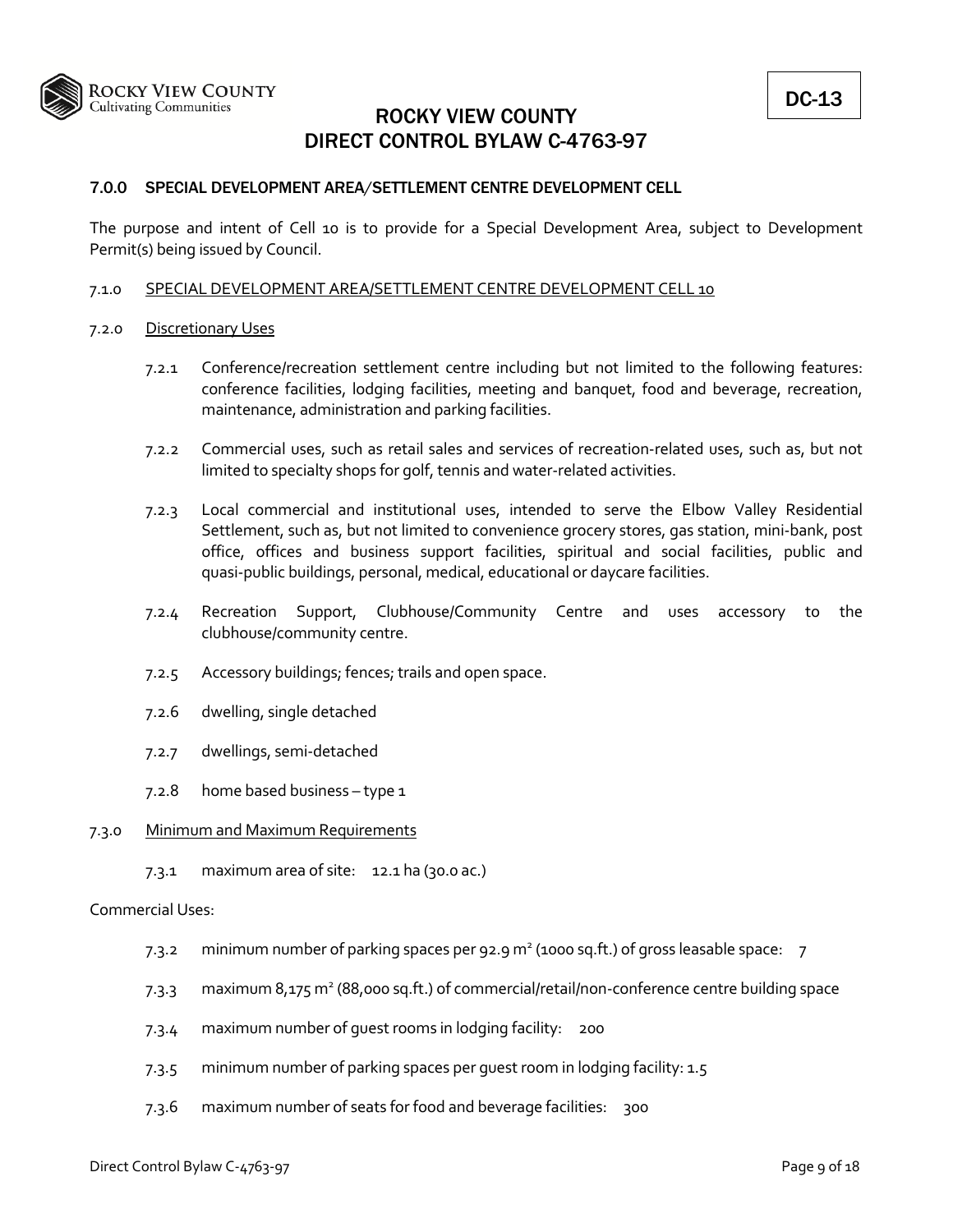

- 7.3.7 maximum number of seats for meeting facilities: 400
- 7.3.8 maximum number of seats for banquet facilities: 440
- 7.3.9 maximum conference/settlement centre building size:  $14,150 \text{ m}^2$  (152,300 sq.ft.)

## Residential Uses:

- 7.3.10 maximum number of dwelling units: 50
- 7.3.11 Sections 2.8.3 to 2.8.11 inclusive and Sections 2.9.1 to 2.9.3 inclusive shall apply hereto.
- 7.4.0 Minimum Building Setbacks ‐ Commercial Uses
	- 7.4.1 Front/side/rear yard ‐ minimum 60 m (196.84 ft.) from any primary or secondary highway, 30 m (98.42 ft.) from any municipal road and 6 m (19.68 ft.) in all other cases

## 7.5.0 Special Requirements

- 7.5.1 Notwithstanding section 9.8.0, all buildings or structures within this cell shall require a development permit, to be issued by Council.
- 7.5.2 Approval of this bylaw does not constitute or in any way imply approval of a development permit for any buildings or structures within this (or any) cell. Comprehensive site plans shall be submitted and be subject to Council's approval as part of a development permit(s) application(s) and prior to the approval of any plan of subdivision for this Cell 10 pursuant to Bylaw C‐4762‐97 (Elbow Valley ASP).

## 8.0.0 UTILITY DEVELOPMENT CELLS

The purpose and intent of the Utility Development Cells is to provide for the subdivision and development of two utility lots, one of which is intended to accommodate a well pump house, and the other to accommodate a water reservoir, treatment and distribution facility.

## 8.1.0 UTILITY DEVELOPMENT CELL 11

- 8.2.0 Discretionary Uses
	- 8.2.1 water well pump house
	- 8.2.2 access driveways and utility distribution and collection systems necessary to service the development

## 8.3.0 Maximum requirements

- 8.3.1 number of pump houses ‐ 1
- 8.3.2 parcel size ‐ 10.10 ha (25 acres)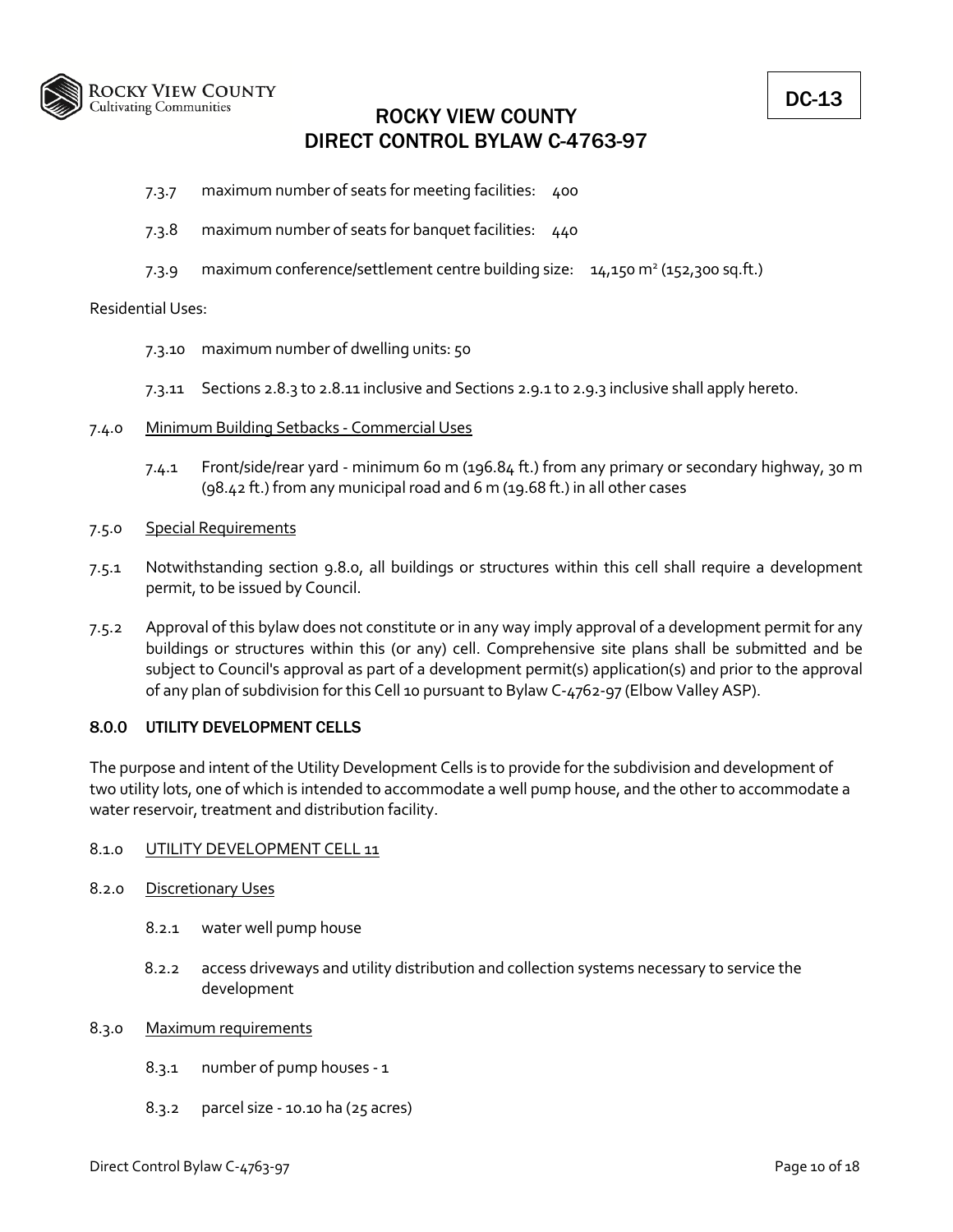

- 8.3.3 pump house size 37.16 m<sup>2</sup> (400 ft<sup>2</sup>)
- 8.3.4 number of parcels ‐ 1
- 8.3.5 building height ‐ 5.5 metres (18 feet)

## 8.4.0 Minimum requirements

8.4.1 front, side and rear yard setback ‐ 30 metres (98.4 feet)

### 8.5.0 UTILITY DEVELOPMENT CELL 12

- 8.6.0 Discretionary Uses
	- 8.6.1 water reservoir, treatment and distribution building.
	- 8.6.2 access driveways and utility distribution and collection systems necessary to service the development.
	- 8.6.3 parking in accordance with the Land use Bylaw.
	- 8.6.4 office uses ancillary and subordinate to the uses listed in section 8.6.1 of this bylaw.

#### 8.7.0 Maximum requirements

- 8.7.1 number of water reservoir, treatment and distribution buildings ‐ 1
- 8.7.2 parcel size ‐ 1.151 ha (2.84 acres)
- 8.7.3 water reservoir, treatment and distribution building size 295 m<sup>2</sup> (3,175.4 ft<sup>2</sup>)
- 8.7.4 number of parcels ‐ 1
- 8.7.5 building height ‐ 5.0 metres (16.4 feet)

## 8.8.0 Minimum requirements

8.8.1 front, side and rear yard setbacks ‐ 15 metres (49.2 feet)

#### 8.9.0 Special Requirements

- 8.9.1 The removal of trees or disturbance of the land identified in Section 8.0.0 is prohibited except where necessary to permit the installation of uses listed under 8.2.0 and 8.5.0 above.
- 8.9.2 Agriculture, General, with no buildings allowed, and the maximum number of cattle and/or horses not exceeding 1 animal per 4 acre at any time in Utility Development Cell 11 only, subject to a Development Permit to be issued by the Development Authority.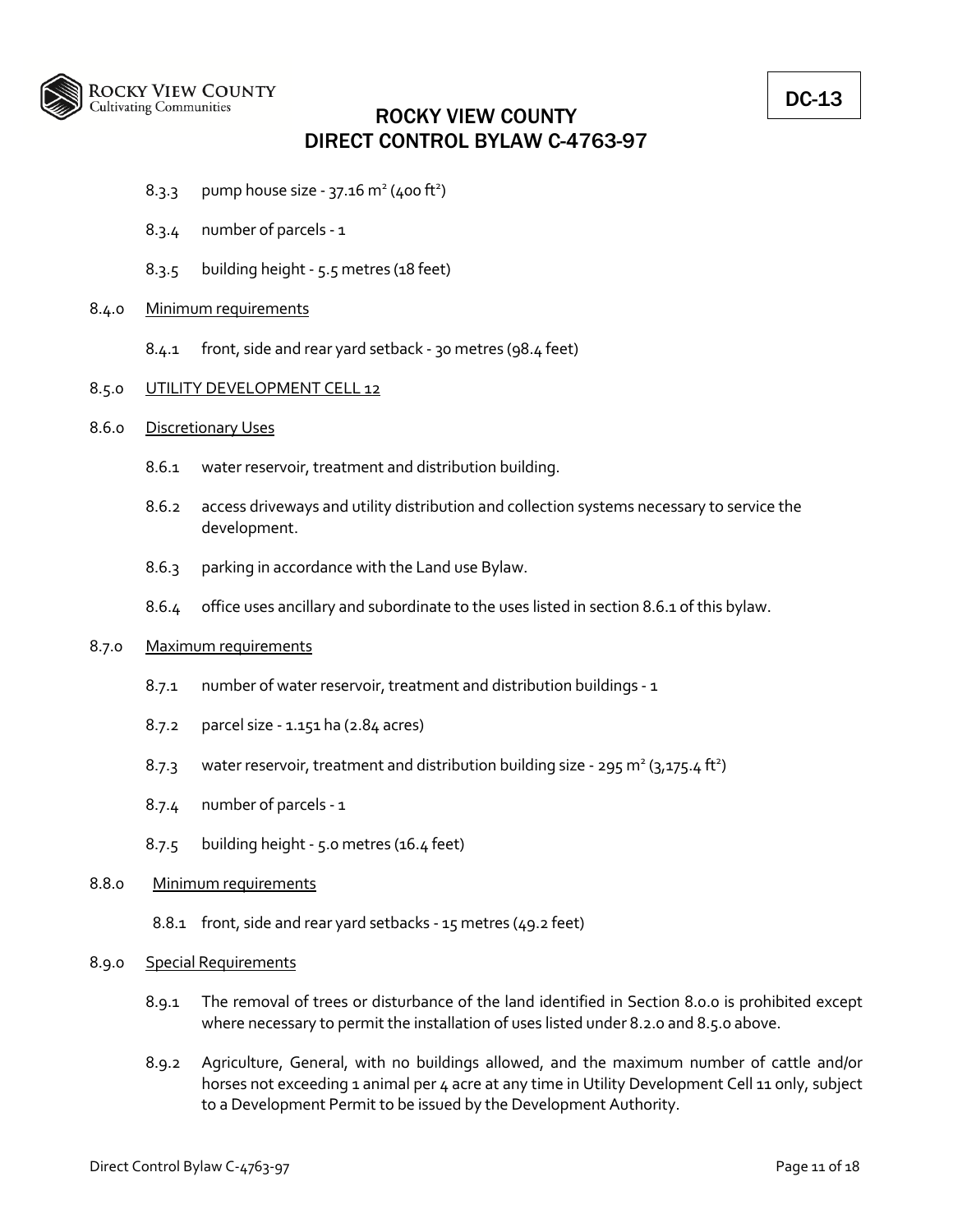

- 8.9.3 No Development Permit shall be issued for any of the uses listed in sections 8.2.0 and 8.6.0, nor shall any subdivision linen be endorsed by the municipality, until a stormwater management plan has been completed by a qualified professional engineer and approved by the municipality and Alberta Environmental Protection.
- 8.9.4 No Development Permit shall be issued for any of the uses listed in section 8.2.0 or 8.5.0, nor shall any subdivision linen be endorsed by the municipality, until direct developed road access to the parcels of land contemplated by section 8.0.0 of this bylaw are approved by the municipality and Alberta Transportation and Utilities and are developed or financially secured.
- 8.9.5 No Development Permit shall be issued for the use listed in section 8.2.1 of this bylaw, nor shall any subdivision linen be endorsed by the municipality, until a qualified professional engineer has certified that the building contemplated in section 8.2.1 of this bylaw will not affect or change the floodway or flood fringe limits of the Elbow River, and that such certification is approved by Alberta Environmental Protection and the municipality.

## 9.0.0 DEVELOPMENT

- 9.1.0 No development of the Lands for residential use shall be permitted, no Development Permits or Building Permits for residential use shall be issued by Council and/or the Development Officer and the endorsement of the final plan of subdivision of the Lands shall not occur until:
	- a) the Developer has prepared and submitted to Council a Construction Management Plan in form and substance satisfactory to Council.
	- b) the requirements of water supply and wastewater collection and disposal systems necessary to service the Lands or portions of it have been satisfied by the following:
		- i) the Developer has received from Council a Development Permit for a water supply and distribution system and for wastewater disposal to service the proposed subdivision and/or development, for a connection to the City of Calgary water supply system and sanitary sewer infrastructure and the Developer has submitted to Council agreement(s) for servicing satisfactory to the Council in its sole and unfettered discretion, with complete plans and specifications respecting the connection(s) thereto and the said connection(s) have been completed in accordance therewith, provided however, that the Municipality may, through Council, in its sole and unfettered discretion endorse the final plan of subdivision of the Lands or portions thereof (provided it is otherwise satisfactory) or the Council issue Development Permits for residential development if the Developer first enters into Development Agreement(s) contemplated by Section 1.13.0 hereto, and deposits with the Municipality a Letter(s) of Credit equivalent to the estimated total cost to complete the subject connections.
	- c) all necessary easements and rights-of-way related to the supply and distribution of power, water, gas and wastewater disposal have been approved by Council and registered concurrently with the final plan of subdivision by the Developer against title to the Lands or portions thereof.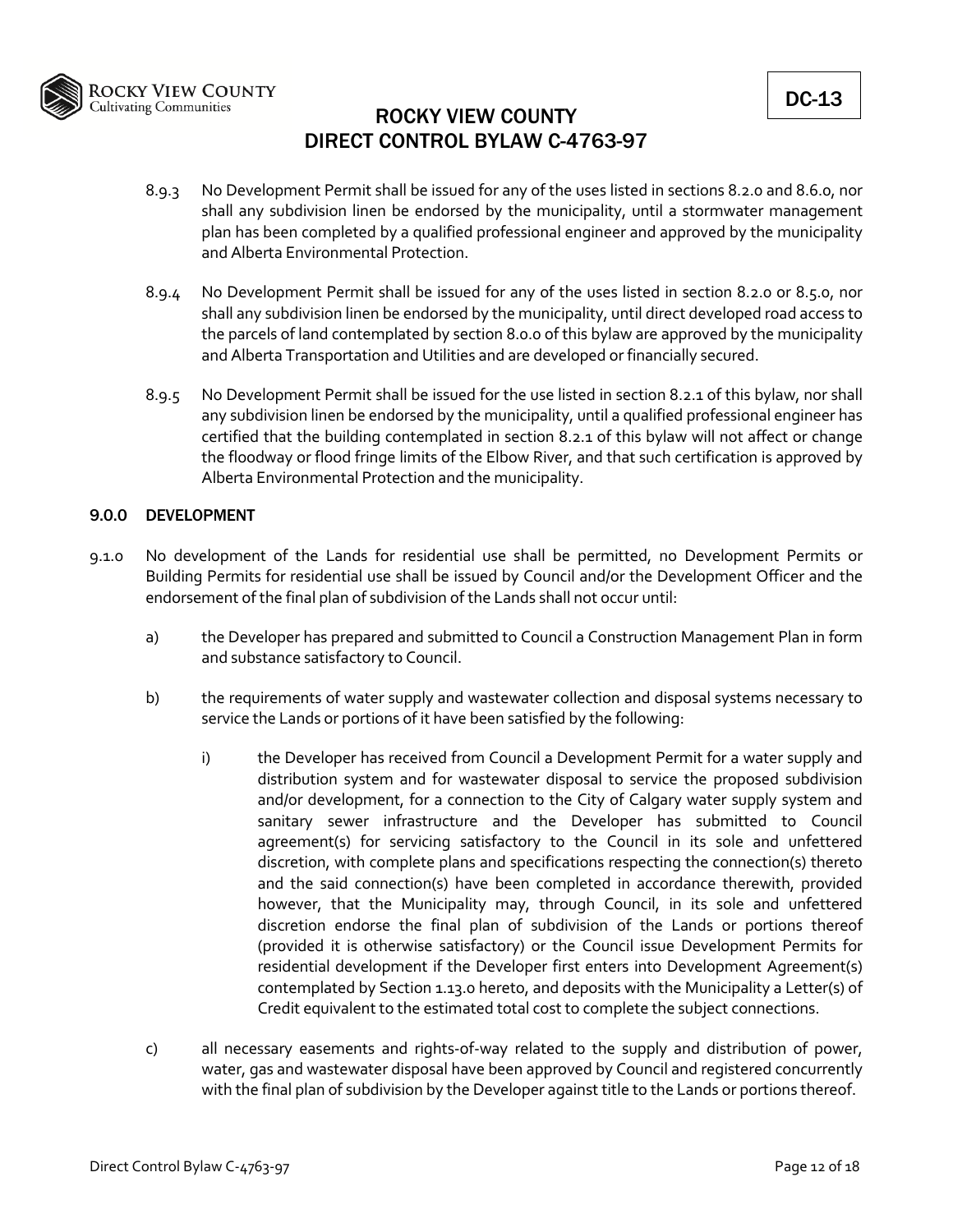

- d) an Elbow Valley Homeowner's Association has been legally established by the Developer and a restrictive covenant confirming that each owner of an interest in the Lands will be a member of the Homeowner's Association, and that said Homeowner's Association is responsible for all off‐site and on‐site sewer and water facilities and appurtenances thereto which restrictive covenant shall be in form and substance satisfactory to the Council, and the said restrictive covenant has been executed by the Developer and registered against title to the Lands prior to any registered financial encumbrances and registered concurrently with the plan of survey.
- e) all Development Cells have been surveyed as required by Section 1.5.0 of this bylaw and the boundary of each Development Cell has been fenced with temporary snow fencing. Recreation lake area development and the development of the water distribution and wastewater, collection and disposal facilities may proceed at the discretion of Council, notwithstanding this provision.
- f) the developer has first submitted to Council and received Council approval for development of the private recreational lakes as identified in Bylaw C‐4762‐97 (Elbow Valley ASP.), and the Developer has received Council approval and entered into a Development Agreement as contemplated by Section 1.12.0 and 1.13.0 hereto, with respect to the development of the private recreational lake(s) area, as established and in accordance with the Elbow Valley Area Structure Plan, and has submitted to Council complete plans and specifications pertaining to the recreational lake(s) and the same have been substantially completed in accordance with those plans;
- g) Notwithstanding section 9.1.0 f), the development of up to 326 residential units may proceed, at the sole and unfettered discretion of Council, providing:
	- 1) the developer has submitted to Council and received Council and Alberta Environmental Protection approval for a two‐phase development of the private recreational lakes as established in Bylaw C‐4762‐97 (the Elbow Valley ASP), with the first phase to comprise at least one-half of the total recreational lake area (one complete lake), based on plans and specifications pertaining to the lake area;
	- 2) the Developer has received Council and Alberta Environmental Protection approval and entered into a Development Agreement as contemplated by Section 1.12.0 and 1.13.0 hereto, with respect to the development of the first phase of the private recreational lake area, as established and in accordance with Bylaw C‐4762‐97 (Elbow Valley ASP) and has submitted to Council complete plans and specifications pertaining to the first phase of the recreational lake area and the same have been substantially completed in accordance with those plans; and,
	- 3) the provisions of Section 9.1.0 a), b), c), d), e), f) have been completed in form and substance satisfactory to the Council.
- 9.2.0 Wastewater treatment and disposal systems using septic tanks and attendant fields are not permitted within the Lands unless otherwise approved by Council.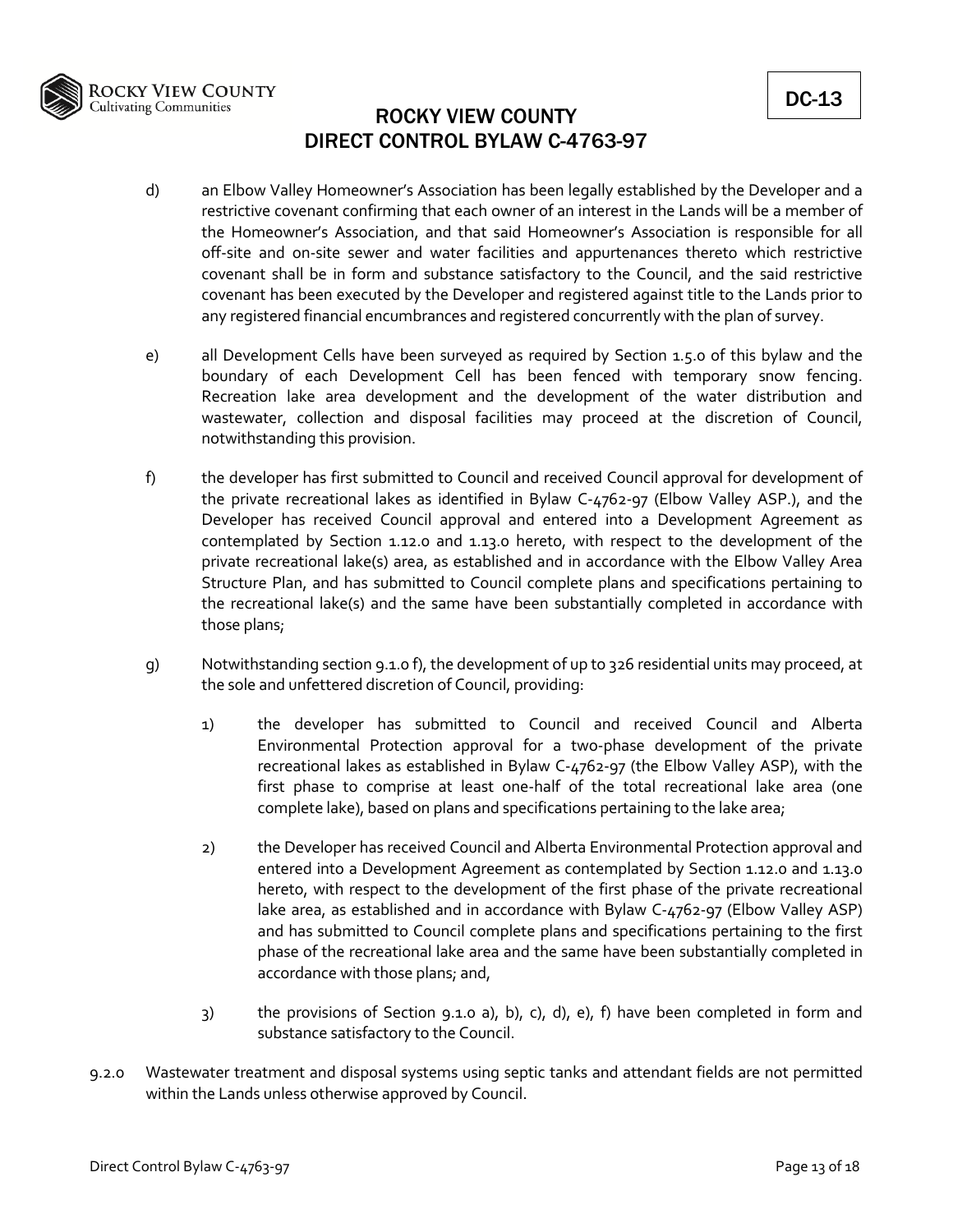

- 9.3.0 Separate Development Permits and/or Development Agreements shall be required for each of the Development Cells or portions of them, and each Development Permit and/or Agreement shall provide that:
	- a) no stripping, excavation or construction on any of the Lands shall occur until appropriate Letter(s) of Credit acceptable in form and substance to the Council has been deposited with the Municipality.
	- b) no occupancy of any dwelling unit shall occur until the construction of all roads and utilities required to serve the Residential Development Cells or portions of them, have been completed to specifications satisfactory to the Municipality.
	- c) the development of the cells will be in accordance with a Building Scheme satisfactory to Council which has been prepared and submitted by the Developer to the Municipality and which includes, but is not limited to, proposed bareland condominium property lines, architectural guidelines, and Building Envelope boundaries which coincide with the relevant subdivision plans as approved by Council. This Scheme will be registered as a Restrictive Covenant against the Lands.
- 9.4.0 All development upon the Lands shall be in accordance with all plans and specifications submitted as part of this Bylaw and all licenses, permits and approvals pertaining to the Lands, and shall be carried out generally in phases as contemplated by the "Residential Phasing Plan" contained in Bylaw C‐4762‐97 (Elbow Valley ASP).
- 9.5.0 Prior to any development that will alter natural storm drainage into the Elbow River or Lott Creek, the Developer shall prepare and submit a Storm Water Management Plan in form and substance satisfactory to Council and obtain the prior approval of Alberta Environmental Protection pursuant to Bylaw C-4762-97 (Elbow Valley ASP). Such plan shall also include reclamation details for the former pond and wastewater treatment site(s) north of Hwy #8 and west of 117 St. S.W.
- 9.6.0 Private roads shall be constructed in accordance with geometric design guidelines and standards submitted by the Developer to the satisfaction of the Municipality, and in accordance with Bylaw C‐4762‐97 (Elbow Valley Area Structure Plan).
- 9.7.0 All Letters of Credit referred to in this Bylaw shall be calculated in accordance with current Municipal Policy and the estimate upon which the amount is to be based shall be certified by a qualified professional(s) or as determined by Council in its sole and unfettered discretion.
- 9.8.0 Except for 7.5.1, notwithstanding anything to the contrary in this bylaw, development permits shall not be required for individual residential buildings unless they are to be located within the flood fringe of the Elbow River or Lott Creek as defined by Alberta Environmental Protection pursuant to 1.7.0. No Development Permits for residential construction of any kind, nor any buildings or structures shall be permitted anywhere in the floodway of the Elbow River or Lott Creek, as defined by Alberta Environmental Protection pursuant to 1.7.0 (excepting water control apparatus or structures).
- 9.9.0 Show homes may be considered by the Development Officer as a discretionary use on the lands for up to five residential dwelling units per Residential Development Cell prior to the endorsement of a plan of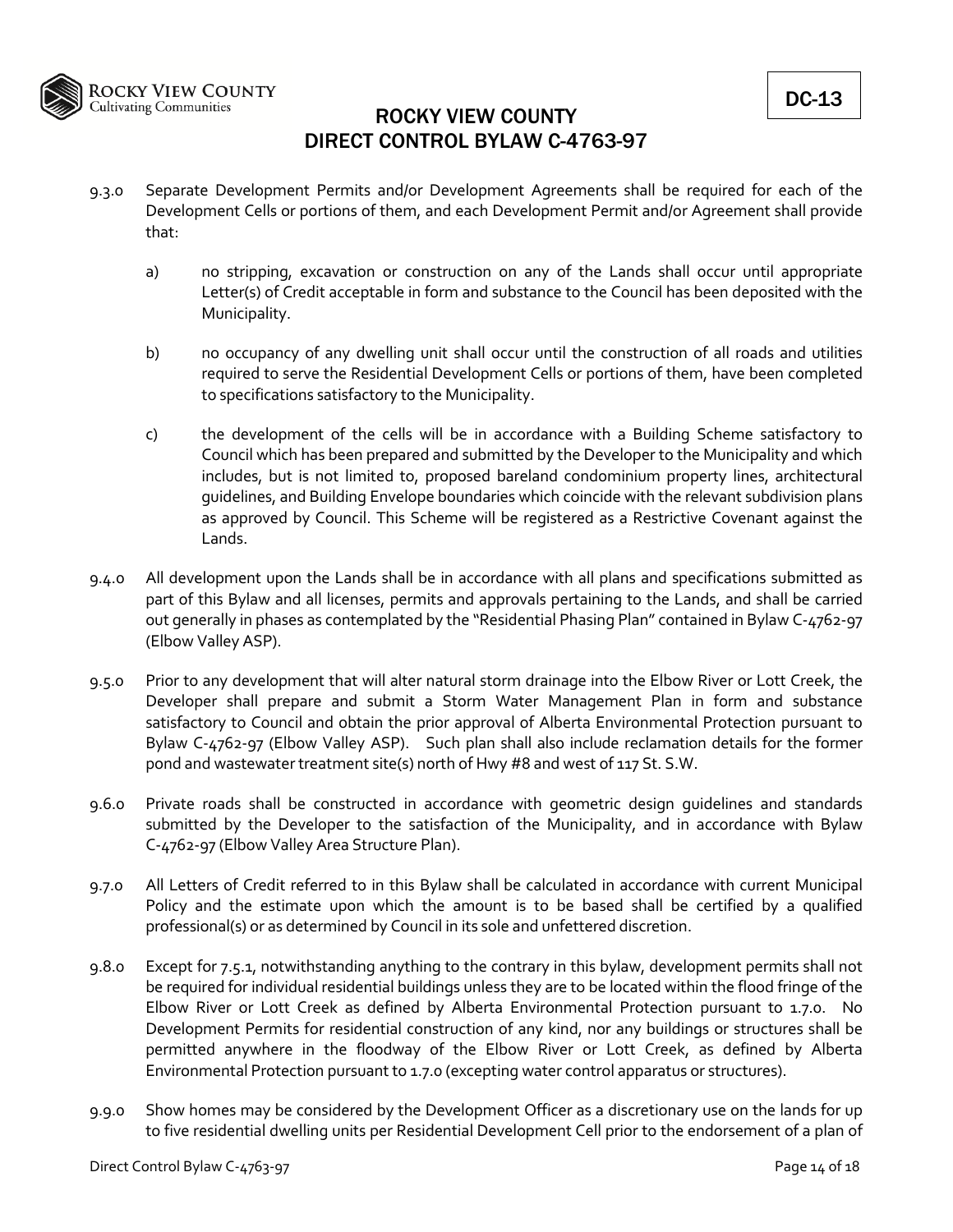

subdivision provided that conditional approval for subdivision has been granted by Council for that cell, and further, that no occupancy of the said show homes shall occur until full municipal services (power, gas, sewer, water, telephone, etc.) are available to and immediately useable by residents of said dwellings and the plan of subdivision has been registered.

- 9.10.0 A Development Permit may be issued by the Development Authority for the removal of surplus loam from the Lands to an off‐site location provided that the Developer demonstrates that the loam is surplus to the site and that removal of the loam is required in accordance with an approved site grading plan.
- 9.11.0 A temporary sales/information centre may be considered by the Development Officer as a discretionary use on the lands, provided it is not located within the Floodway of the Elbow River or Lott Creek.
- 9.12.0 Notwithstanding anything to the contrary in this Bylaw, Council in its sole and unfettered discretion, may issue Development Permits:
	- a) for stripping and grading of land, provided that for any lands within the Floodway or Flood Fringe of the Elbow River and/or Lott Creek as defined in Bylaw C‐4762‐97, a permit and/or approvals have first been received from Alberta Environmental Protection; and
	- b) for recreational lake(s) construction provided that the provisions of 9.1.0 g) 1) and 1.8.0 of this Bylaw have been met.
- 9.13.0 Cantilever extensions into yards shall not exceed 0.6 m (2.0 ft.) and the cantilever that extends into the minimum side yard shall not exceed 30% of the length of the wall adjacent to the applicable yard. Decks shall not extend further than 2.0 m (6.6 ft.) into the required minimum side or rear yard and the resulting required minimum side or rear yard shall not be less than 1.2 m (3.9 ft.).
- 9.14.0 Draining of a private swimming pool to the existing sanitary sewer system is prohibited.

## 10.0.0 DEFINITIONS

- 10.1.0 Area Structure Plan (ASP) means the Elbow Valley Area Structure Plan, Bylaw C-4762-97, as amended.
- 10.2.0 Building- includes anything constructed or placed on, in, over or under land but does not include a highway or public roadway.
- 10.3.0 Building Envelopes ‐ means that portion of the Lands upon which construction of a Building is located or identified in plans submitted to Council by the Developer and which are in form and substance satisfactory to the Council.
- 10.4.0 Clubhouse/Community Centre means a building that is used solely by the community in the plan area for social and community gatherings and events.
- 10.5.0 Construction Management Plan means a program that details site management of all construction activity that may include, but is not limited to the management of construction debris and dust, site erosion, sedimentation control, noise control and traffic control.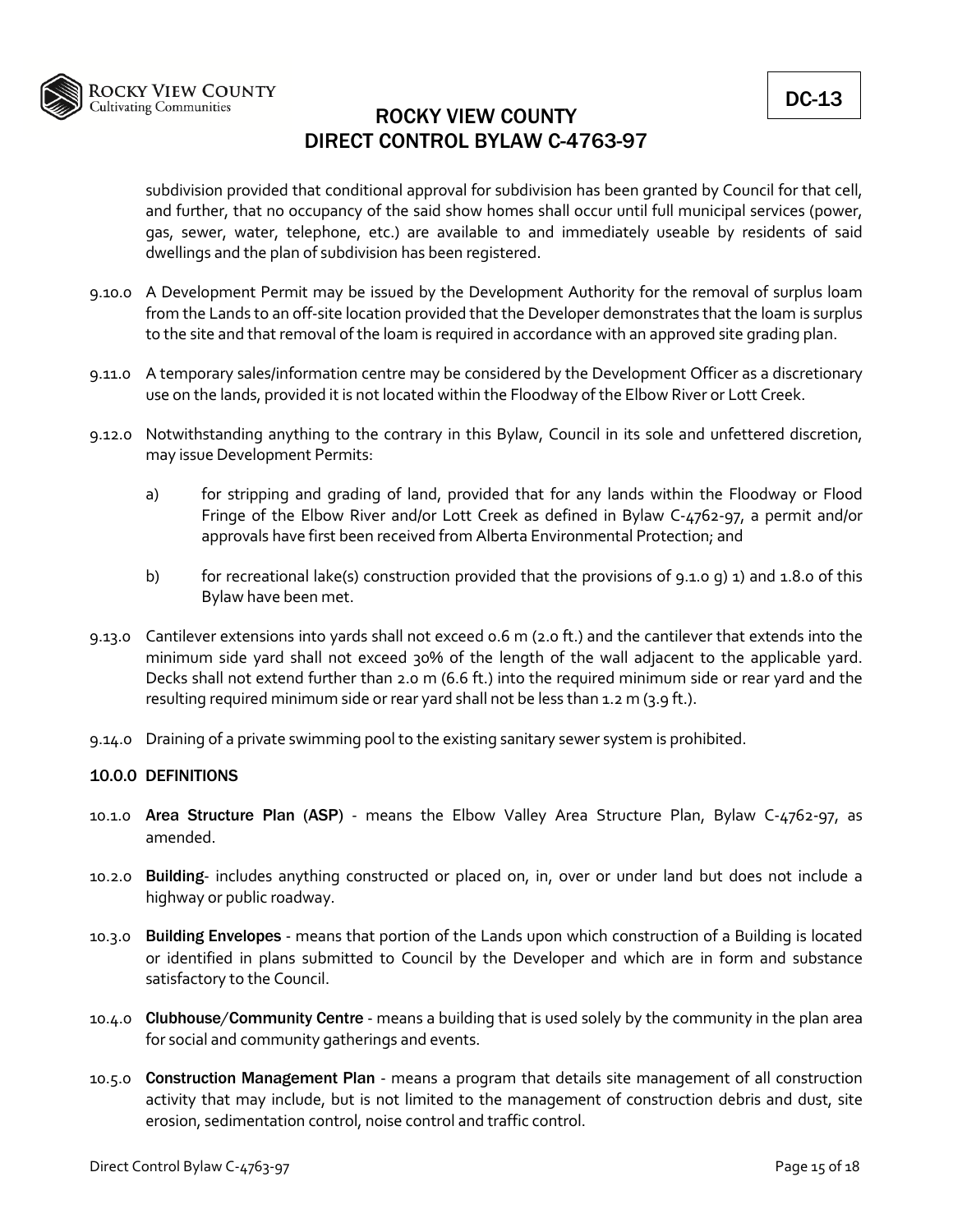

- 10.6.0 **Developable Lands** means that portion of the Lands which is considered to be suitable for Development by the Council and the Development of which is not precluded by this Bylaw.
- 10.7.0 **Developer** means that party which owns or has a right to own all of the Lands excepting only any roadway plan therein.
- 10.8.0 Development ‐ means:
	- a) any excavation or stockpile and the creation of either of them, a Building or an addition to, or replacement, or repair of a Building and the construction of placing in, on, over or under land of any of them,
	- b) a change of use of land or a Building or an act done in relation to land or a building that results in or is likely to result in a change in the use of the land or Building, or
	- c) a change in the intensity of use of land or a Building or an act done in relation to land or a building that results in or is likely to result in a change in the intensity of use of the land or Building.
- 10.9.0 Development Agreement is an agreement between the Developer and the Municipality specifying development regulations, criteria or conditions necessary to ensure all developments and subdivisions on the land conform to municipal approvals.
- 10.10.0 Development Cells means an area of land that may contain a number of uses as defined in this Bylaw and which are numerically identified in Schedule `A'.
- 10.11.0 Letter of Credit means an Unconditional, Irrevocable, Letter of Credit issued by a Canadian chartered bank at the request of the Developer naming the municipality as the sole beneficiary thereof.
- 10.12.0 Utilities means water treatment and distribution and wastewater collection, treatment and disposal facilities, gas, electricity, cable and telephone transmission lines and related facilities and relevant appurtenances necessary to service the development cells or portions thereof in the area covered by the Bylaw. For the purpose of this Bylaw, a system utilizing sewage holding tanks is not considered a utility.
- 10.13.0 Residential Development Cells means those Development Cells which shall be used exclusively for residential purposes and associated open space.
- 10.14.0 Building Scheme for the purpose of this Bylaw means a scheme to be registered against title of the Developable Land pursuant to a Restrictive Covenant describing, inter alia, the location of all proposed dwellings within the building envelopes and architectural controls pertaining to the Development thereof.
- 10.15.0 Qualified Professional is a professional engineer who is a member in good standing with the Association of Professional Engineers, Geologists and Geophysicists of Alberta (APEGGA).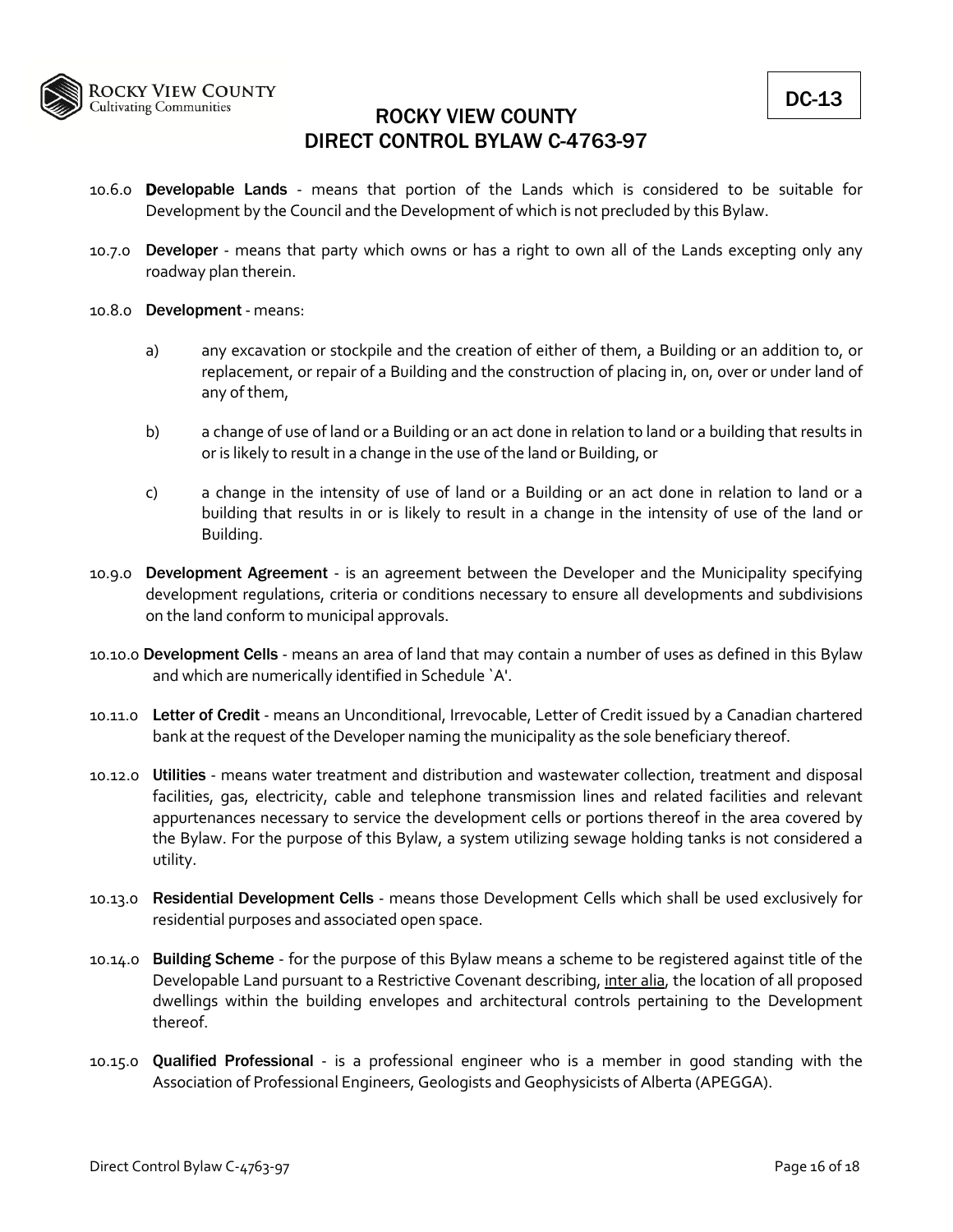

- 10.16.0 Substantial Completion ‐ means Construction Completion Certificates have been issued by the Municipality.
- 10.17.0 Terms not defined above have the same meaning as defined in Section 8 and Section 21 of the Land Use Bylaw C‐4762‐97, as amended, The Elbow Valley Area Structure Plan.